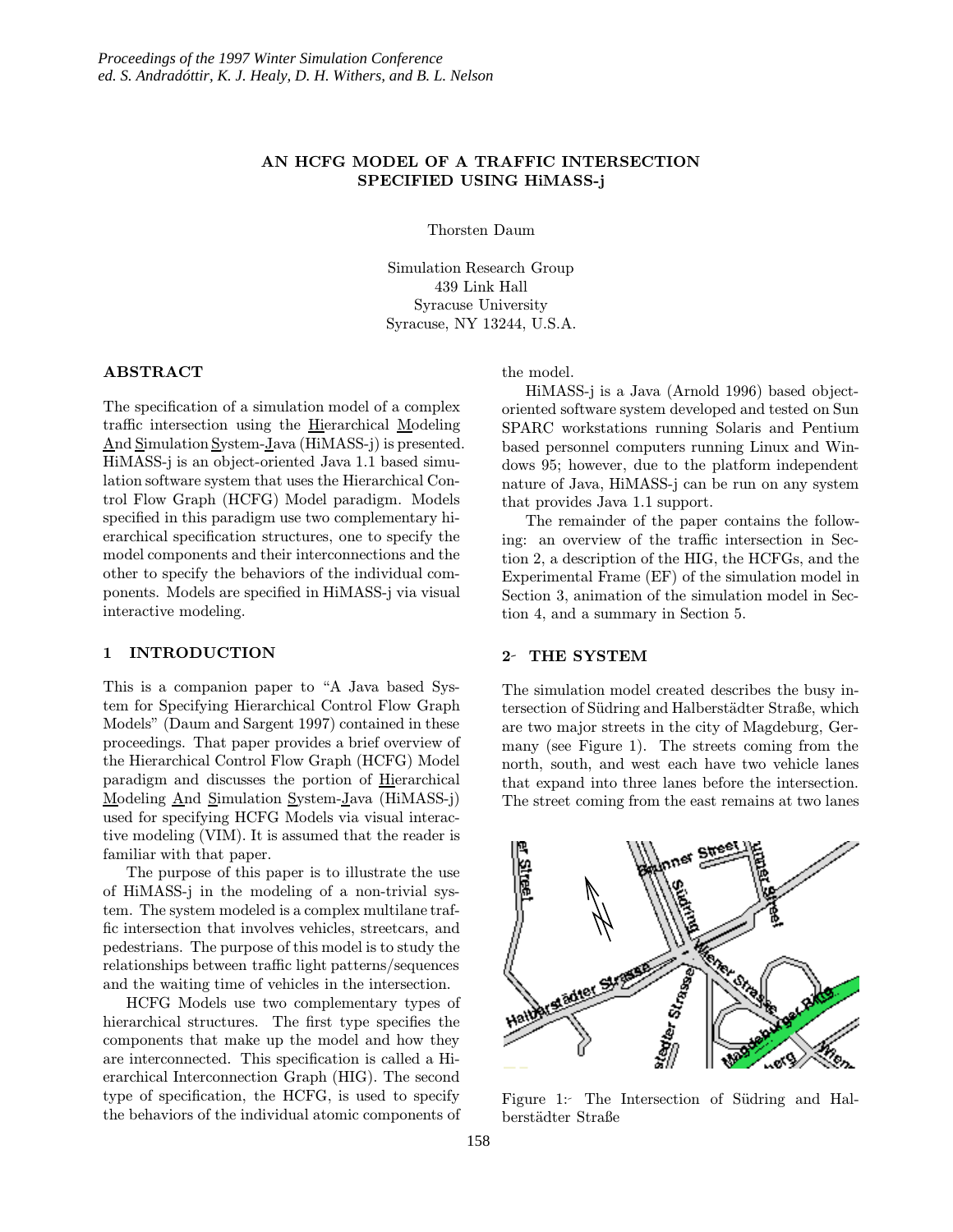

Figure 2: The Model Tree

for the intersection. Street car tracks are in the middle of the street between the vehicle lanes. Traffic consists of vehicles and pedestrians coming from all four directions and street cars coming from the north, west, and east. Traffic flow for vehicles, pedestrians, and streetcars is regulated by traffic lights. Traffic lights are synchronized and operate on fixed cycles preprogrammed for different times of the day. Currently, the intersection is not equipped to automatically adapt the traffic light cycle to varying traffic conditions. For a more detailed overview of the intersection see Figure 18.

Maps of the area and detailed data about the average hourly number of vehicles for each direction and time of day were provided by the city of Magdeburg Department of Transportation.

Streets coming from the north, west, and south respectively have individual lanes for vehicles turning right, going straight, and turning left. The street from the east has two vehicle lanes: one for vehicles turning right or going straight, the other for vehicles going straight or turning left. Street cars coming from the north turn right, street cars from the west can turn left or go straight, and street cars from the east go straight.

Traffic lights in the intersection work as follows: vehicles from the east have one traffic light, which means that vehicles turning right must yield to pedestrians and vehicles turning left must yield to pedestrians and opposing traffic. Traffic from the north, south, and west, respectively, has a traffic light for left turns and another traffic light for vehicles going straight or turning right. In general, all vehicles coming from one direction have a green light at the same time, with vehicles turning left usually having shorter green periods to accommodate pedestrian traffic. Street cars from the north turning right and from the west turning left have green lights when vehicles from the west turning left have a green light. Street cars from the west and east proceeding straight have green lights when vehicles from the east have a green light.

# 3-THE HOGMODEL

The HIG of the intersection model has five levels. It contains over 400 AC instances and over 60 CC instances that were specified using 14 AC types and 20 CC types. The complexity of the intersection is modeled in the HIG; the ACs have simple HCFGs. Figure 2 shows part of the model tree in the Model Navigator window. Note that instance names start with a lower case letter and type names start with an upper case letter.

The remainder of this section discusses the HIG, a selected number of HCFGs, the specification of edge conditions and events, and the EF.

## 3.1 Hierarchica l Interconnection Graph

The top level CC, Südring (the street name is commonly used for the intersection as well), consists of four CCs, north, south, east, and west (Figure 3). These CCs are connected by several multichannels specifying the interactions between the CCs. Each of these CCs contains three CCs; e.g., the East CC contains CC ped (specifying pedestrian traffic), CC



Figure 3: The Top Level CC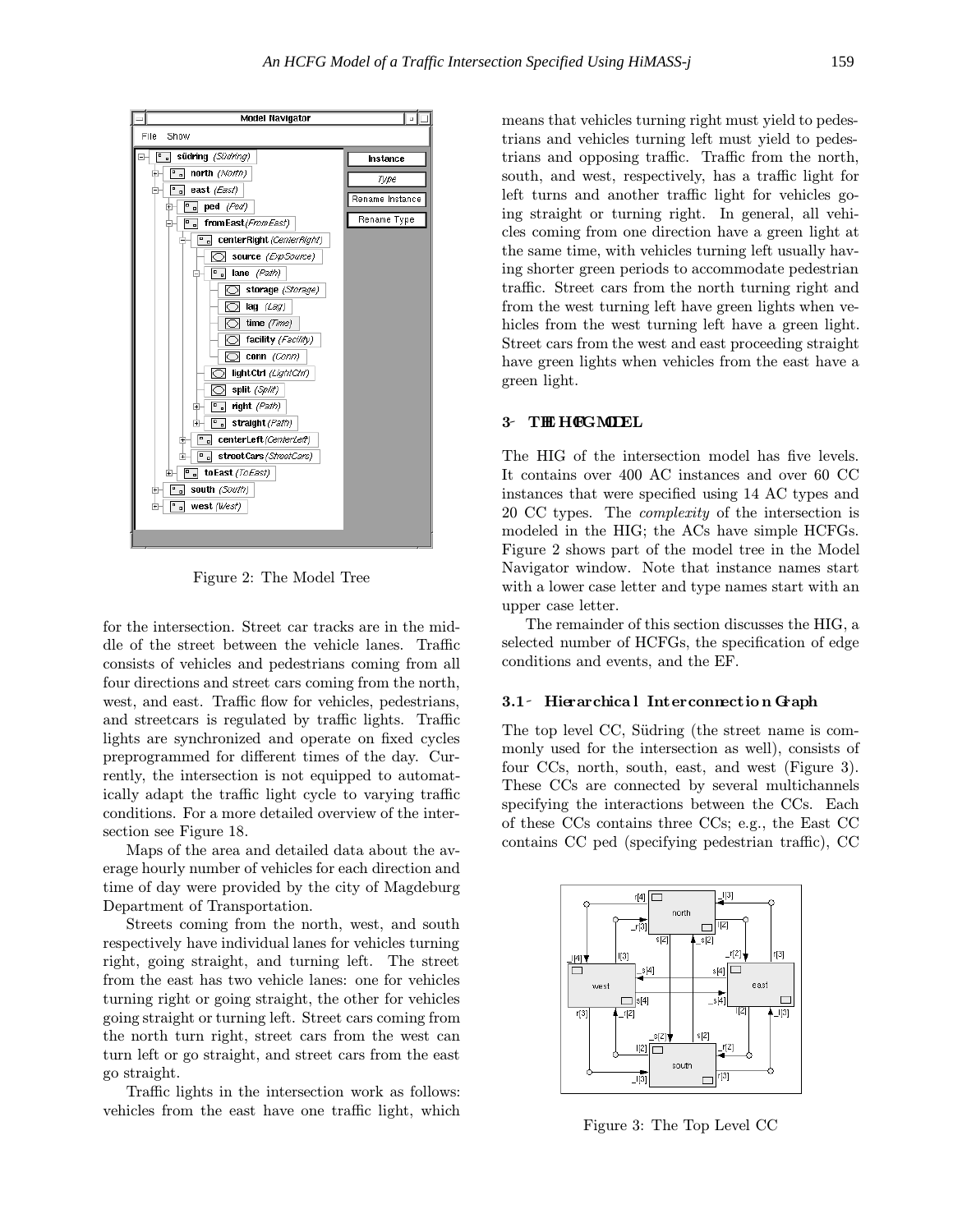

Figure 4: The East CC

fromEast, and CC toEast (see Figure 2). Channels, multichannels and six connection boxes are used to connect ped, fromEast, and toEast to the external ports of East (Figure 4). North, South, and West are specified accordingly. The FromEast CC (Figures 2 and 5) contains three CCs (centerRight, centerLeft, and streetCars) for specifying the two car lanes and the street car track, and one AC 'light'. Channels, multichannels, and two connection boxes are used to connect the components to each other and to the external ports of FromEast. The other From (e.g. FromWest) and To CCs are specified similarly.



Figure 5: The FromEast CC



Figure 6: The CenterRight CC

The CenterRight CC (Figures 2 and 6) contains three ACs (source, lightCtrl, and split) and three CCs (lane, right, and straight) which are of type Path (Figures 2 and 7).

A Path CCS specifies the most basic element of an intersection, which is a continuous stretch of road, track, or sidewalk where traffic can always flow unrestricted, i.e., there are no intersecting traffic or other obstacles. A Path contains five ACs. In the model, Path instances connect to other instances of Path, traffic light controllers, sources, sinks, etc.



Figure 7: The Path CC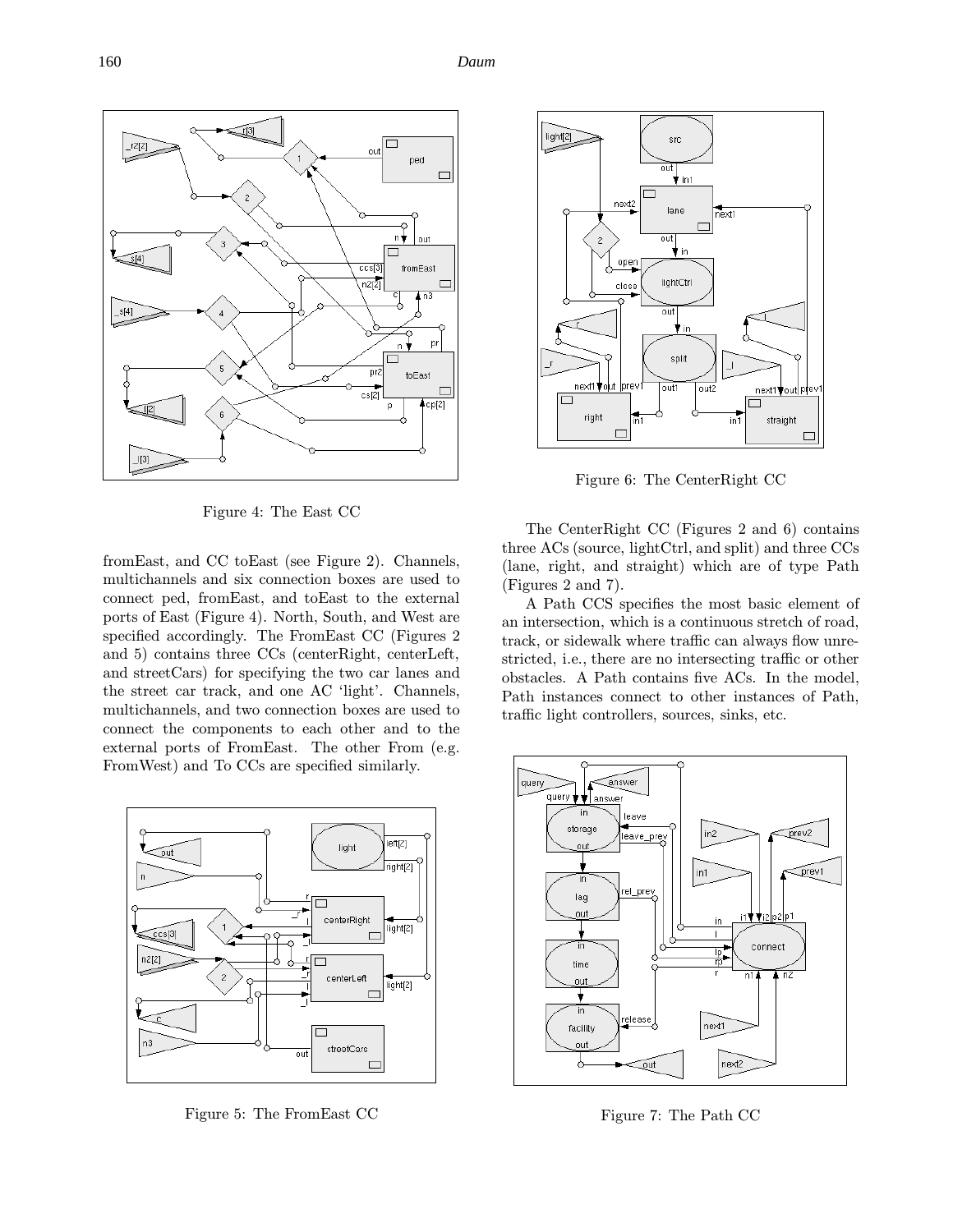

Figure 8: The Storage HCFG

Every instance of Path requires three parameters: a distinct name, a capacity, and a time. The capacity is the maximum number of entities (vehicles, streetcars, or pedestrians) that the Path can accommodate, time is the fastest possible time in which an entity can travel the entire length of the Path, and the name is for the generation of trace information. Both time and capacity relate to the length and the speed of a Path instance and to the length properties of the kind of entities on this Path.

Although it has a simple interface, parameterized instances of the same Path CC are used to specify all roads, walks, and tracks in the model. Components used to model the other properties of the intersection are TrafficLight, LightCtrl, Split, Block, ExpSource, and Sink.

Two kinds of messages are used in the model. "Entity messages" represent vehicles, street cars, and pedestrians. Other messages solely change and/or query the state of components, such as the state of traffic lights, the number of entity messages in a Path instance, etc.

CC Path has five input and four output ports. "Entity messages" can enter Path through input ports in1 and in2 and exit through output port 'out'. Path has two 'in' ports because channels can connect the 'out' ports of two Path instances to in1 and in2 of another Path instance, representing, e.g., vehicles merging into the same lane. Output ports prev1 and prev2 transmit messages to the respective previous instances of Path to indicate that an entity message has entered this Path instance and thus has left the Path instance it came from. Input ports next1 and next2 connect to ports prev1 and prev2 of the next Path to receive such messages. Input port 'query' receives messages that query whether the storage is empty and output port 'answer' carries a return message if this is the case.

#### 3.2 Hierarchical Control Flow Graphs

Some of the HCFGs contained in CC Path and the HCFGs of AC ExpSource, AC TrafficLight and AC LightCtrl are described.

### 3.2.1 The Storage HCFG

The Storage HCFG (Figure 8) contains three Control States (CSs). The initial CS is SNF, which represents the state of the Storage when it is not full. This state indicates that entities can enter this path. Entities entering a path are modeled by a port edge associated with input port 'in' originating at SNF. Whenever SNF has the Point of Control (POC) and there is a message waiting at port 'in', the edge from SNF to QF is traversed executing event e in because this edge has the highest priority. The Event ein receives a message, increments the storage counter, sends a copy of the received "entity message" to output port 'out' (Figure 7) to be processed by the next AC of Path, and sends another message to output port leave prev that will eventually cause the Storage AC in the previous path to decrement its counter.

Two edges originate from CS QF (Queries if storage is  $E$ ull). Both edges have *null events* (events that do nothing) and serve the sole purpose of traversing the POC to CS SF (Storage Full) or back to SNF, based on the value of the storage counter. The boolean condition isStorageFull is always evaluated first because the associated edge has the highest priority. If the condition is true, the POC traverses to SF; otherwise, the lower priority edge, which by definition as a TrueEdge is always true, will cause the POC to traverse to SNF. If a message (indicating that an entity has left this path) is waiting at input port 'leave', the edge is selected by the POC to traverse to SNF from either SF or SNF and event e leave will be executed, decrementing the storage counter. A message waiting at input port 'query' indicates that another path, that may be potentially blocked by entities traveling on this path, wants to know if this path is empty. The event e query will send a message to output port 'answer' only if the storage counter is zero.

#### 3.2.2 The Facility HCFG

The Facility HCFG (Figure 9) has two CSs: RE(leased) and SE(ized). A PortEdge associated with input port 'in' originates at RE. If an "entity message" is waiting at 'in' and RE has the POC, the message is received, copied to output port 'out' and the POC traverses to SE. If a message is waiting at input port 'release' and SE has the POC, the message is received, deleted, and the POC traverses back to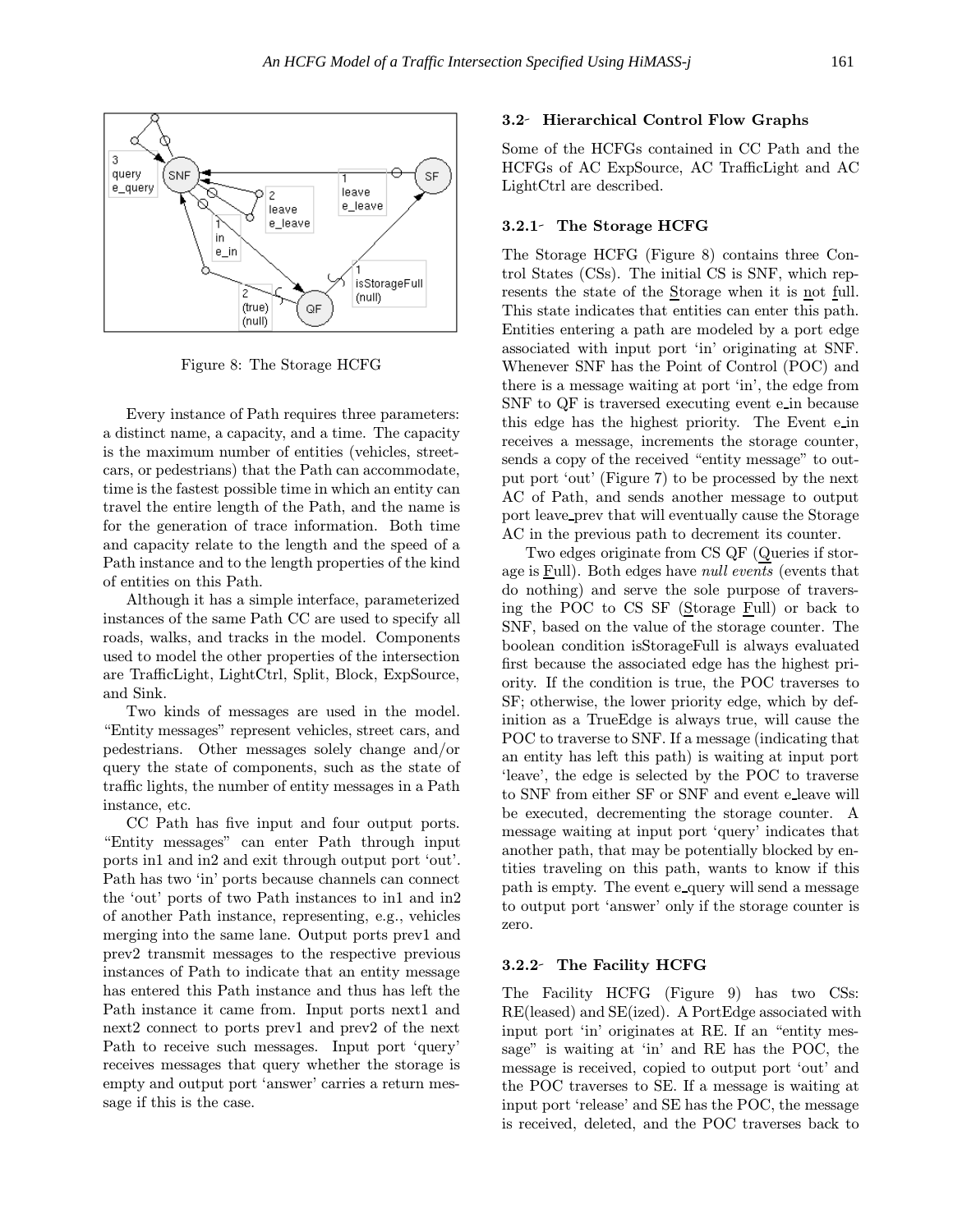162 *Daum*



Figure 9: The Facility HCFG

RE so that the next "entity message" at 'in' can be received, etc.

### 3.2.3 The Connect HCFG

The Connect HCFG (see Figure 7) simply routes messages between its ports. Its purpose is to reduce the number of ports in CC Path and to simplify the Path's subcomponents; in particular Storage, Lag, and Facility. Messages coming in on next1 and next2, e.g., can be routed to Storage.leaves or Facility.release. Without the routing provided by Connect, the number of these ports would have to be doubled and additional edges added to the Storage, Lag, and Facility ACs.

### 3.2.4 The ExpSource HCFG

ExpSource generates "entity messages" with exponential interarrival times. The mean and the type of entities to be generated are AC parameters, and the mean and the seed of the random number generator (RNG) can be changed through the Experimental Frame. ExpSource (Figure 10) contains one CS S1 and one MCS ExpDelay. Although ExpSource is simple, encapsulating the exponential delay has a purpose. The implementation of the RNG and the desired distribution can be encapsulated, hiding the implementation details. Should the RNG or distribution need to be changed, a new delay MCS can



Figure 10: The ExpSource HCFG



Figure 11: The TrafficLight HCFG

easily be plugged in without changing the functionality of ExpSource, e.g., by using the EF. Furthermore, ExpDelay itself can be reused in different models as exponential delays are very common and the specification is independent of the ExpSource MCS.

### 3.2.5 The TrafficLight and LightCtrl HCFGs

The TrafficLight HCFG (Figure 11) contains three CSs  $R(ed)$ ,  $Y(ellow)$ , and  $G(reen)$  and three Time-Edges that connect R to G, G to Y, and Y to R. The time delay functions red, yellow, and green return the times the light is in a particular state. The values for red and green are specified in the EF. The events red-ToGreen and yellowToRed send messages to output ports open and close, respectively, causing the connected LightCtrl to change its state accordingly.

The LightCtrl HCFG (Figure 12) contains two CSs:  $OP(en)$  and  $CL(osed)$ . Two edges originate from OP: (i) a self-looping PortEdge associated with input port 'in'; its event copies the message from 'in' to output port 'out' and (ii) a PortEdge to CL associated with input port 'close'. This port is connected to TrafficLight.close, which sends a message when the light changes to red causing the POC to traverse the edge to CL, until a message to 'open' causes the POC to traverse the PortEdge originating at CL back to OP. In the HIG, a LightCtrl instance is placed between two Path instances to block "entity message" traffic when the light is red.



Figure 12: The LightCtrl HCFG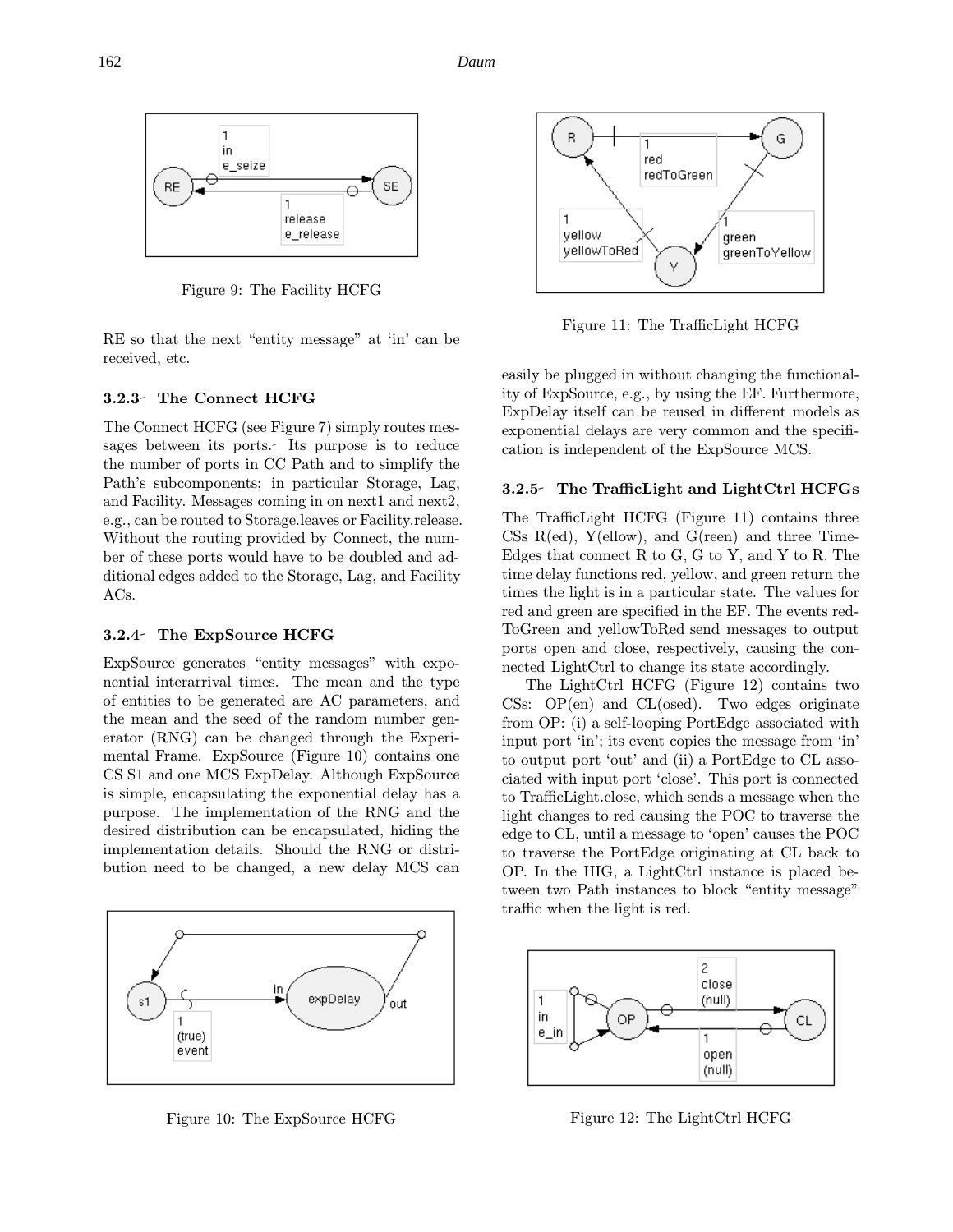

Figure 13: The Lag HCFG

### 3.3 Specifying Conditions and Events

In HiMASS-j time delay functions, boolean functions, and event routines are specified in dialog boxes by text and helper functions. A basic knowledge of the Java syntax is required.

The Lag AC (Figure 7) is used to illustrate the specifications of time delay and boolean functions and event routines. Lag AC is a simple server advancing the timestamp of each incoming "entity message" by the time it takes an entity to travel one entity length. If that time has passed, it copies the message to output port 'out' and sends a new message to output port 'rel prev' that will eventually cause the Facility in the previous path to change its state to released. This is necessary to prevent entities that are queued up at a stop to start moving simultaneously after the stop condition such as a red traffic light has been changed.

The Lag HCFG (Figure 13) has two CSs, two events enqueue and dequeue, one time delay function nextDequeue, and one boolean function isEmpty. The two CSs are N(ot)E(mpty) and E(mpty) indicating whether there are message or no messages in the internal queue of Lag. When a message is sent to input port 'in', the PortEdge originating at the CS that has the POC becomes true and the event enqueue is executed. This event is specified by selecting the Edit tool and clicking on "enqueue" in the edge attribute label. This will cause the HiMASS-j system to open an Event Editor dialog box. A modeler then specifies the event by typing it into the text box. Helper functions aid in the specification of the event. Figure 14 shows the fully specified event. Line 1 of the event was produced by the helper function Receive

| <b>Event Editor: enqueue</b>                 |                     |
|----------------------------------------------|---------------------|
| File<br>Show                                 |                     |
| Message $m = in.receive$<br>$m.d1 = now()$ ; | Receive Message     |
| queue.enqueue(m);                            | Send Message        |
|                                              | Get EF Variable     |
|                                              | Get Random Variable |
|                                              |                     |

Figure 14: The enqueue Event

| Time Delay Function Editor: nextDequeue                                              |                                        |  |
|--------------------------------------------------------------------------------------|----------------------------------------|--|
| File<br>Show                                                                         |                                        |  |
| Message $m =$ queue.peek();<br>$ \text{return m.d1}() + \text{delay} = \text{now}()$ | Get EF Variable<br>Get Random Variable |  |
|                                                                                      |                                        |  |

Figure 15: The nextDequeue Time Delay Function

Message. It declares a local variable m of type Message, which is a standard HiMASS-j data type, and initializes m with a reference to a Message object that is returned by the receive method of input port 'in'. In line 2 the current time of the AC is stored in field d1 of the message. The standard HiMASS-j messages have two integer, two double precision floating point, and two string member fields. (A modeler can, if desired, create other types of messages). In line 3 the message m is added to the message queue "queue" of the Lag MCS. A message queue is a commonly used data structure and is provided by HiMASS-j.

After event enqueue is executed, the POC traverses to CS NE. If there are no messages waiting at input port 'in', the BoolEdge from NE to E is evaluated. Since a message has just been added to the message queue, the edge is false and the TimeEdge originating at NE is evaluated. The TimeEdge becomes true after a simulation time delay specified by the time delay function nextDequeue. A time delay function returns a non-negative value (including zero, which indicates that the condition is true immediately). The time delay function is specified by clicking on "nextDequeue" in the edge attribute label, which will open the Time Delay Function Editor dialog box. Figure 15 shows the Editor box with the specified time delay function. The code in line 1 obtains a reference to the first message in the queue without removing it from the queue. In line 2 the time the first queue element must still remain in the queue is computed by adding the fixed delay to the time the message was added to the queue and subtracting the current time of this AC, and then returned.

If the TimeEdge becomes true, event dequeue (Figure 16) is executed. The code in line 1 removes the first element from the queue and assigns it to a local

| <b>Event Editor: dequeue</b>                                                                                                                              |                     |
|-----------------------------------------------------------------------------------------------------------------------------------------------------------|---------------------|
| File<br>Show                                                                                                                                              |                     |
| $\blacksquare$ Message m = queue.dequeue();<br>Message $m2 = new Message(now())$ ;<br>$\mathbf{m2.i2 = m.i2:}$<br>out.send(m);<br>$rel\_prev.\nend(m2)$ ; | Receive Message     |
|                                                                                                                                                           | Send Message        |
|                                                                                                                                                           | Get EF Variable     |
|                                                                                                                                                           | Get Random Variable |

Figure 16: The dequeue Event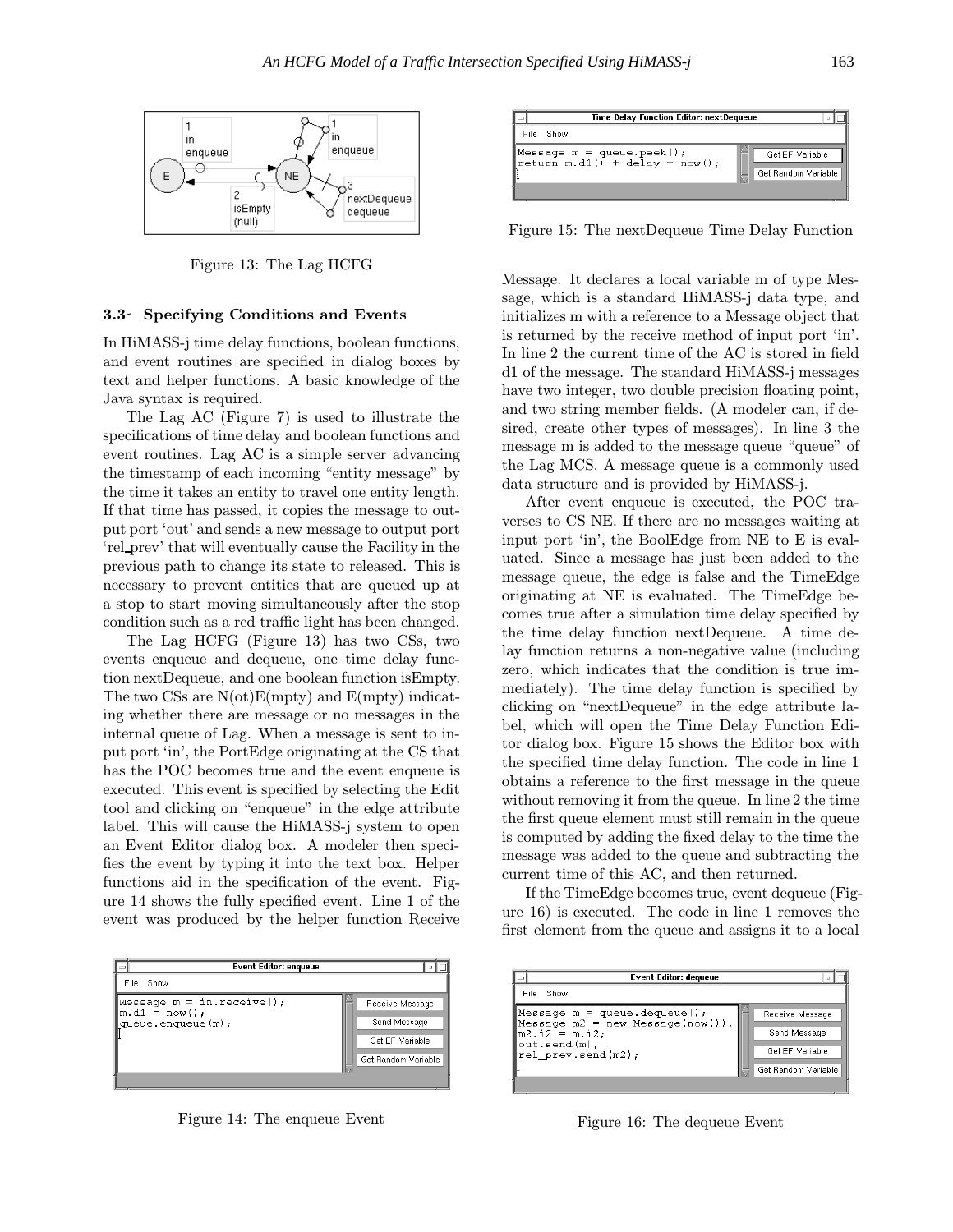| <b>Boolean Function Editor: isEmpty</b>                       |                                        |
|---------------------------------------------------------------|----------------------------------------|
| File<br>Show                                                  |                                        |
| if (queue.isEmpty())<br>return true;<br>∋lse<br>return false; | Get EF Variable<br>Get Random Variable |

Figure 17: The isEmpty Boolean Function

variable m of type Message. In line 2 a new message m2 is created and initialized with the current time. (This is the standard method of creating messages). The integer field i2 of m2 is then assigned with the value in m.i2 which is the id of the previous path. In line 4 m is send to output port 'out' and in line 5 m2 is send to output port rel prev, notifying the previous path that the entity represented by m has left it.

After the execution of dequeue the POC traverses the edge back to CS NE. If no new message is waiting at 'in', the BoolEdge to CS E is evaluated. Figure 17 shows the specification of isEmpty, the boolean function of the edge. Boolean functions are specified similarly to time delay functions. The only difference is that time delay functions return a non-negative number whereas boolean functions return either true or false. If the message queue of HCFG Lag is empty (Line 1), the function returns true and the POC traverses the edge to CS E. If the queue is not empty, the function returns false (Line 4) and the next edge originating at NE is evaluated.

Time delay functions, boolean functions, and events can be reused and additional helper functions can be added to HiMASS-j, making it easier to specify functions and events.

### 3.4 Experimental Frame

HiMASS-j makes the use of Experimental Frames straightforward and easy. Dialog boxes that provide the functionality to specify model element parameters, variables, initial CSs, and types each have a checkbox "get from EF". By selecting this checkbox, a modeler makes a parameter, variable, etc. available to the EF. The HiMASS-j system automatically generates an entry in an EF file that can be edited by using dialog boxes and helper functions. During model initialization, the HiMASS-j simulator attempts to initialize the element with a value from the specified EF file. If no matching entry is found, a default value is used, and if no default value is specified in the model, the simulation run terminates with an error message.

The intersection model makes extensive use of the EF. The means and seeds of Random Number Generators for instances of ExpSource and Split are specified in the EF, as well as the return values of the time delay functions of TrafficLight instances. That makes changing the average number of entities (e.g., for a different time of day) and the traffic light cycle easy.

### 4- ANIMATION

A simulation run produces a trace file that can be used for the animation of the model using Proof Animation (Wolverine Software 1995). Proof Animation is a vector-based, file-driven, post-processing animation system. It has a CAD-like drawing ability for creating layouts, paths, and shapes and provides a set of animation commands and the ability to process program-generated sequences of those commands. Figure 18 shows a picture of the animation.

The Proof layout and paths were generated manipulating a computerized (scanned) image of a map of the intersection provided by the city of Magdeburg Department of Transportation. Paths in Proof are sets of ordered, directional line and/or arc segments. If an entity is placed on a path it will move along the path at the specified speed until it reaches the end of the path or until it is blocked by another entity, in which case it will be temporarily halted until the blockage goes away. That is the desired behavior for the traffic intersection.

There is a direct relationship between Proof paths and Path CCs. A Path CC models a part of the roadway where moving entities can only be blocked by entities in front of it (that may be stopped at a traffic light). The time and capacity parameters of the Path CCs were obtained from the length and time attributes of the corresponding Proof paths. A Path instance adds a Proof command to the trace file each time an entity message enters the Path instance. This command is used by Proof Animation to place an entity on the specified Proof path, removing it from the previous Proof path and thus providing for smooth animation.

# 5- SUMMARY

A description of a complex HCFG model using HiMASS-j was presented. HCFG models contain a HIG specifying the model components and their interconnections and a set of HCFGs specifying the behavior of atomic model components. The HIG and HCFGs are specified via VIM, using graphical user interfaces and dialog boxes. Events and edge conditions are specified by text adhering to Java syntax. Dialog boxes and helper functions aid this process significantly. No advanced programming knowledge is required.